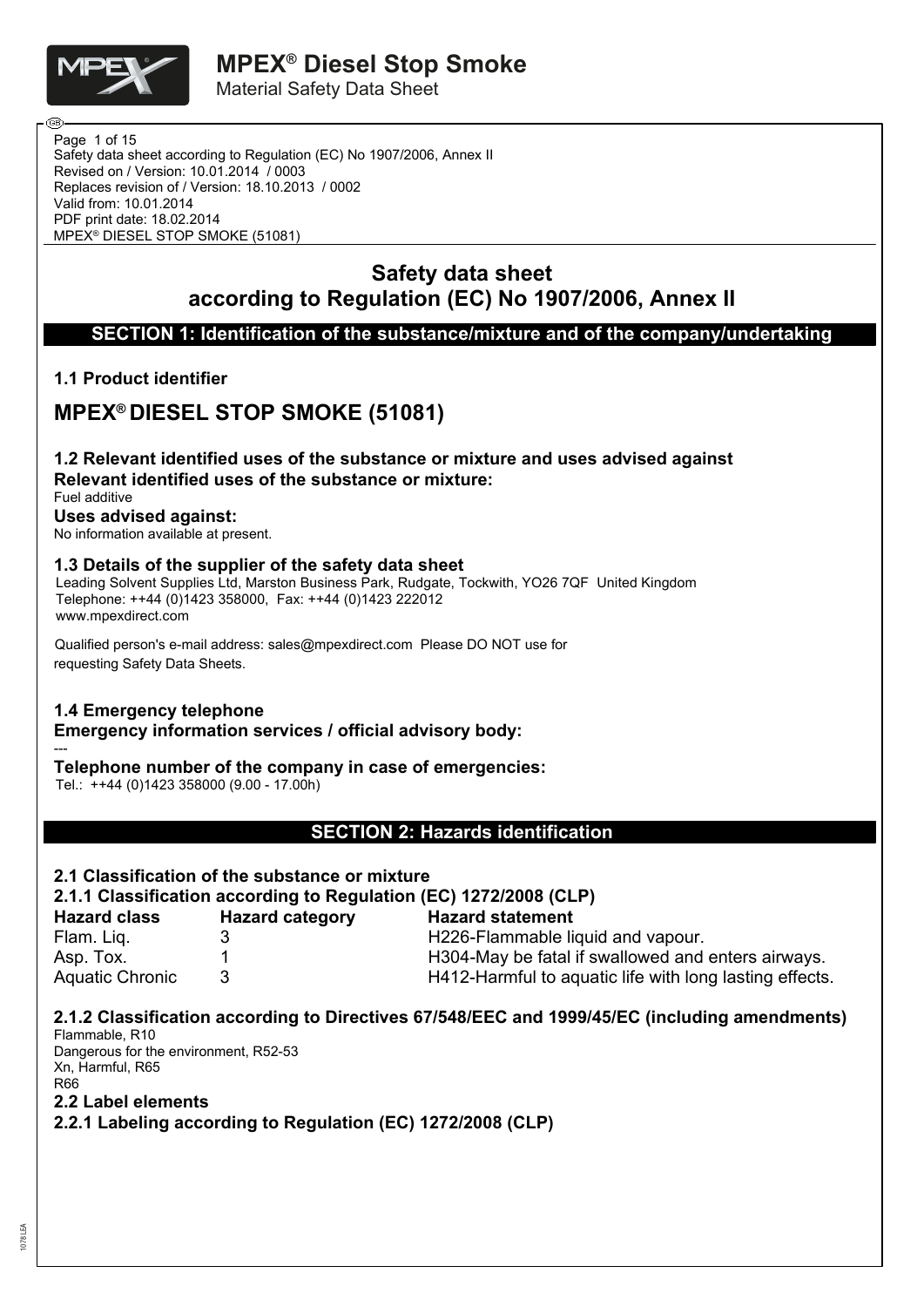

Material Safety Data Sheet

Page 2 of 15

Safety data sheet according to Regulation (EC) No 1907/2006, Annex II Revised on / Version: 10.01.2014 / 0003 Replaces revision of / Version: 18.10.2013 / 0002 Valid from: 10.01.2014 PDF print date: 18.02.2014 MPEX® DIESEL STOP SMOKE (51081)



#### **Hazard statement**

H226-Flammable liquid and vapour. H304-May be fatal if swallowed and enters airways. H412-Harmful to aquatic life with long lasting effects.

P101-If medical advice is needed, have product container or label at hand. P102-Keep out of reach of children.

**Prevention**

P210-Keep away from heat, hot surfaces, sparks, open flames and other ignition sources. No smoking.

**Response**

P301+P310-IF SWALLOWED: Immediately call a POISON CENTER/doctor. P331-Do NOT induce vomiting.

**Disposal**

P501-Dispose of contents/container in a safe way.

EUH066-Repeated exposure may cause skin dryness or cracking.

Naphtha (petroleum), hydrotreated heavy

#### **2.3 Other hazards**

The mixture does not contain any vPvB substance (vPvB = very persistent, very bioaccumulative) or is not included under XIII of the regulation (EC) 1907/2006.

The mixture does not contain any PBT substance (PBT = persistent, bioaccumulative, toxic) or is not included under XIII of the regulation (EC) 1907/2006.

### **SECTION 3: Composition/information on ingredients**

### **3.1 Substance**

#### n.a. **3.2 Mixture**

1078 LEA

| VIL IIIIALUI V                                              |                       |
|-------------------------------------------------------------|-----------------------|
| Naphtha (petroleum), hydrotreated heavy                     |                       |
| <b>Registration number (REACH)</b>                          | --                    |
| Index                                                       | 649-327-00-6          |
| <b>EINECS, ELINCS, NLP</b>                                  | 265-150-3             |
| <b>CAS</b>                                                  | CAS 64742-48-9        |
| content %                                                   | 80-90                 |
| <b>Classification according to Directive 67/548/EEC</b>     | Flammable, R10        |
|                                                             | Harmful, Xn, R65      |
|                                                             | R66                   |
| Classification according to Regulation (EC) 1272/2008 (CLP) | Flam. Liq. 3, H226    |
|                                                             | Asp. Tox. 1, H304     |
|                                                             |                       |
| 2-Ethylhexylnitrate                                         |                       |
| <b>Registration number (REACH)</b>                          | 01-2119539586-27-XXXX |
| Index                                                       | ---                   |
| <b>EINECS, ELINCS, NLP</b>                                  | 248-363-6             |
| <b>CAS</b>                                                  | CAS 27247-96-7        |
| content %                                                   | $10 - 25$             |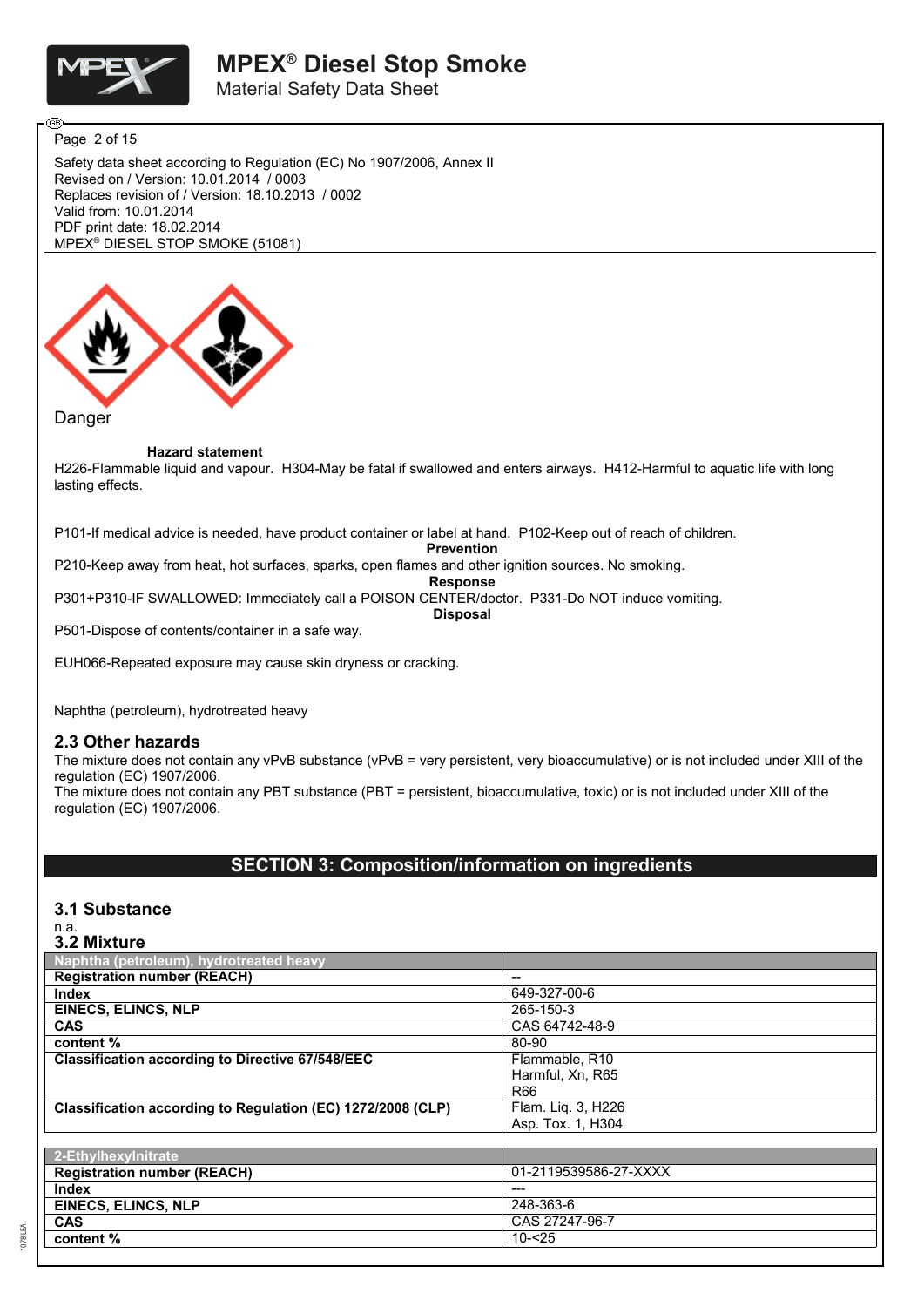

**ெ** 

Material Safety Data Sheet

| Page 3 of 15                                                          |  |
|-----------------------------------------------------------------------|--|
| Safety data sheet according to Regulation (EC) No 1907/2006, Annex II |  |
| Revised on / Version: 10.01.2014 / 0003                               |  |
| Replaces revision of / Version: 18.10.2013 / 0002                     |  |
| Valid from: 10.01.2014                                                |  |
| PDF print date: 18.02.2014                                            |  |
| MPEX <sup>®</sup> DIESEL STOP SMOKE (51081)                           |  |
|                                                                       |  |

| <b>Classification according to Directive 67/548/EEC</b>     | Harmful, Xn, R20/21/22                |
|-------------------------------------------------------------|---------------------------------------|
|                                                             | <b>R44</b>                            |
|                                                             | Dangerous for the environment, N, R51 |
|                                                             | Dangerous for the environment, R53    |
|                                                             | R66                                   |
| Classification according to Regulation (EC) 1272/2008 (CLP) | Acute Tox. 4, H302                    |
|                                                             | Acute Tox. 4, H312                    |
|                                                             | Acute Tox. 4, H332                    |
|                                                             | Aquatic Chronic 2, H411               |
|                                                             |                                       |

| Butanedioic acid, polyisobutylene derivatives               |                          |
|-------------------------------------------------------------|--------------------------|
| <b>Registration number (REACH)</b>                          | $- -$                    |
| <b>Index</b>                                                | $---$                    |
| <b>EINECS, ELINCS, NLP</b>                                  | $\overline{\phantom{a}}$ |
| <b>CAS</b>                                                  | $---$                    |
| content %                                                   | $0.1 - 5$                |
| <b>Classification according to Directive 67/548/EEC</b>     | $---$                    |
| Classification according to Regulation (EC) 1272/2008 (CLP) | Eye Irrit. 2, H319       |

| 2-Ethylhexanol                                              |                         |
|-------------------------------------------------------------|-------------------------|
| <b>Registration number (REACH)</b>                          | 01-2119487289-20-XXXX   |
| Index                                                       | ---                     |
| <b>EINECS, ELINCS, NLP</b>                                  | 203-234-3               |
| <b>CAS</b>                                                  | CAS 104-76-7            |
| content %                                                   | $0.1 - 2.5$             |
| <b>Classification according to Directive 67/548/EEC</b>     | Harmful, Xn, R20        |
|                                                             | Irritant, Xi, R36/37/38 |
| Classification according to Regulation (EC) 1272/2008 (CLP) | Skin Irrit. 2, H315     |
|                                                             | Eye Irrit. 2, H319      |
|                                                             | Acute Tox. 4, H332      |
|                                                             | STOT SE 3, H335         |

For the text of the R-phrases / H-phrases and classification codes (GHS/CLP), see Section 16.

### **SECTION 4: First aid measures**

### **4.1 Description of first aid measures**

#### **Inhalation**

Remove person from danger area.

Supply person with fresh air and consult doctor according to symptoms.

If the person is unconscious, place in a stable side position and consult a doctor.

### **Skin contact**

Remove polluted, soaked clothing immediately, wash thoroughly with plenty of water and soap, in case of irritation of the skin (flare), consult a doctor.

### **Eye contact**

Remove contact lenses.

Wash thoroughly for several minutes using copious water. Seek medical help if necessary.

#### **Ingestion**

Rinse the mouth thoroughly with water.

Do not induce vomiting. Consult doctor immediately.

Danger of aspiration

In case of vomiting, keep head low so that the stomach content does not reach the lungs. Immediate admittance to a hospital.

### **4.2 Most important symptoms and effects, both acute and delayed**

If applicable delayed symptoms and effects can be found in section 11 and the absorption route in section 4.1. The following may occur:

Irritation of the eyes

With long-term contact:

Product removes fat.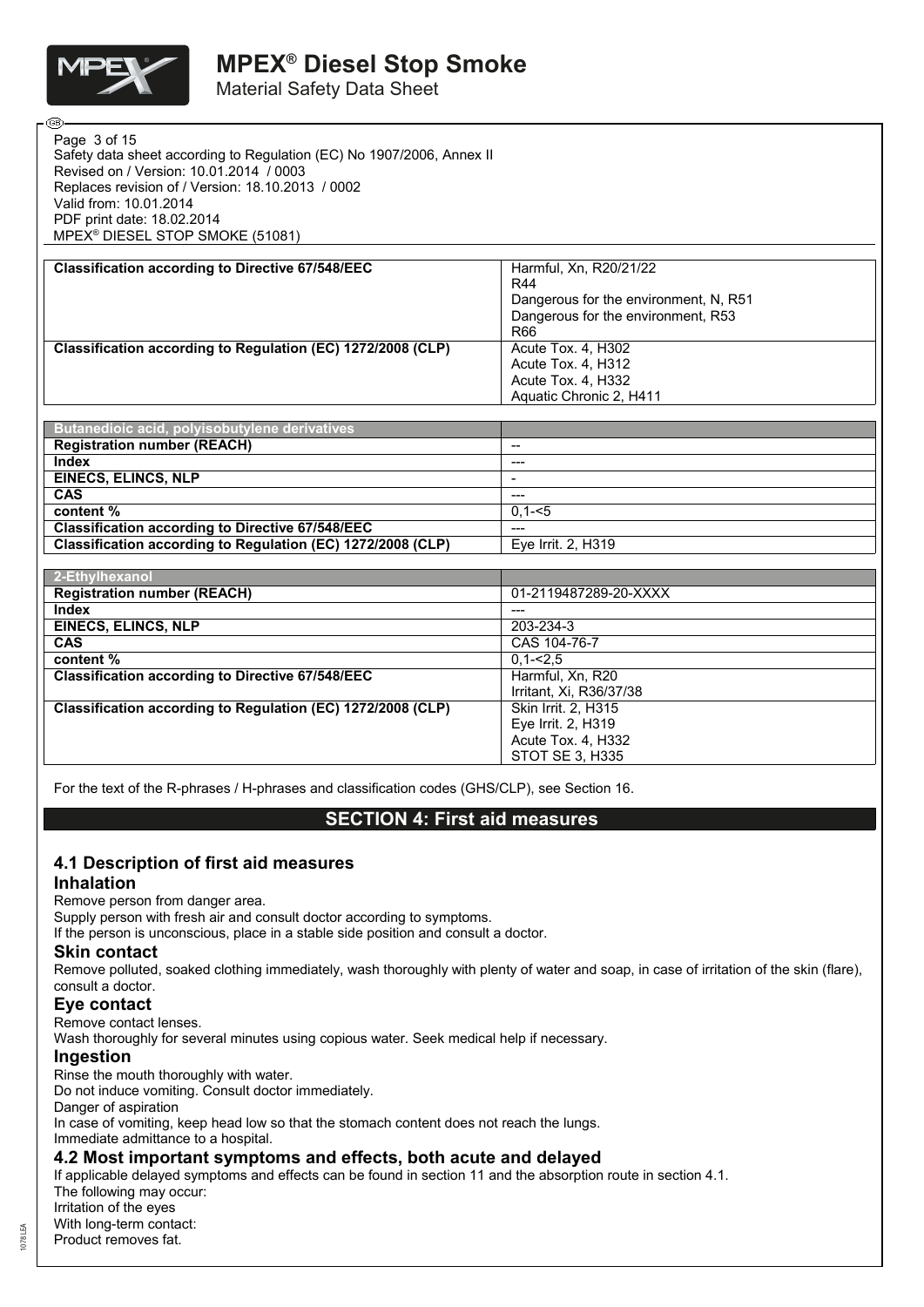

ŒВ

# **MPEX® Diesel Stop Smoke**

Material Safety Data Sheet

Safety data sheet according to Regulation (EC) No 1907/2006, Annex II Revised on / Version: 10.01.2014 / 0003 Replaces revision of / Version: 18.10.2013 / 0002 Valid from: 10.01.2014 PDF print date: 18.02.2014 MPEX® DIESEL STOP SMOKE (51081) Page 4 of 15

Dermatitis (skin inflammation) Inhalation: Irritation of the respiratory tract **Dizziness** Headaches Effects/damages the central nervous system Unconsciousness Ingestion: Nausea Vomiting Danger of aspiration Oedema of the lungs Chemical pneumonitis (condition similar to pneumonia) In certain cases, the symptoms of poisoning may only appear after an extended period / after several hours.

### **4.3 Indication of any immediate medical attention and special treatment needed**

Gastric lavage (stomach washing) only under endotracheal intubation. Subsequent observation for pneumonia and pulmonary oedema.

### **SECTION 5: Firefighting measures**

#### **5.1 Extinguishing media Suitable extinguishing media**

Water jet spray/foam/CO2/dry extinguisher

### **Unsuitable extinguishing media**

High volume water jet

#### **5.2 Special hazards arising from the substance or mixture**

In case of fire the following can develop: Oxides of carbon Oxides of nitrogen Toxic gases Explosive vapour/air mixture Dangerous vapours heavier than air. In case of spreading near the ground, flashback to distance sources of ignition is possible. **5.3 Advice for firefighters** In case of fire and/or explosion do not breathe fumes.

Protective respirator with independent air supply. According to size of fire Full protection, if necessary Cool container at risk with water. Dispose of contaminated extinction water according to official regulations.

### **SECTION 6: Accidental release measures**

### **6.1 Personal precautions, protective equipment and emergency procedures**

Remove possible causes of ignition - do not smoke. Ensure sufficient supply of air. Avoid inhalation, and contact with eyes or skin. If applicable, caution - risk of slipping

### **6.2 Environmental precautions**

If leakage occurs, dam up.

Resolve leaks if this possible without risk.

Prevent surface and ground-water infiltration, as well as ground penetration.

Prevent from entering drainage system.

#### If accidental entry into drainage system occurs, inform responsible authorities.

#### **6.3 Methods and material for containment and cleaning up**

Soak up with absorbent material (e.g. universal binding agent, sand, diatomaceous earth) and dispose of according to Section 13.

### **6.4 Reference to other sections**

For personal protective equipment see Section 8 and for disposal instructions see Section 13.

 $E$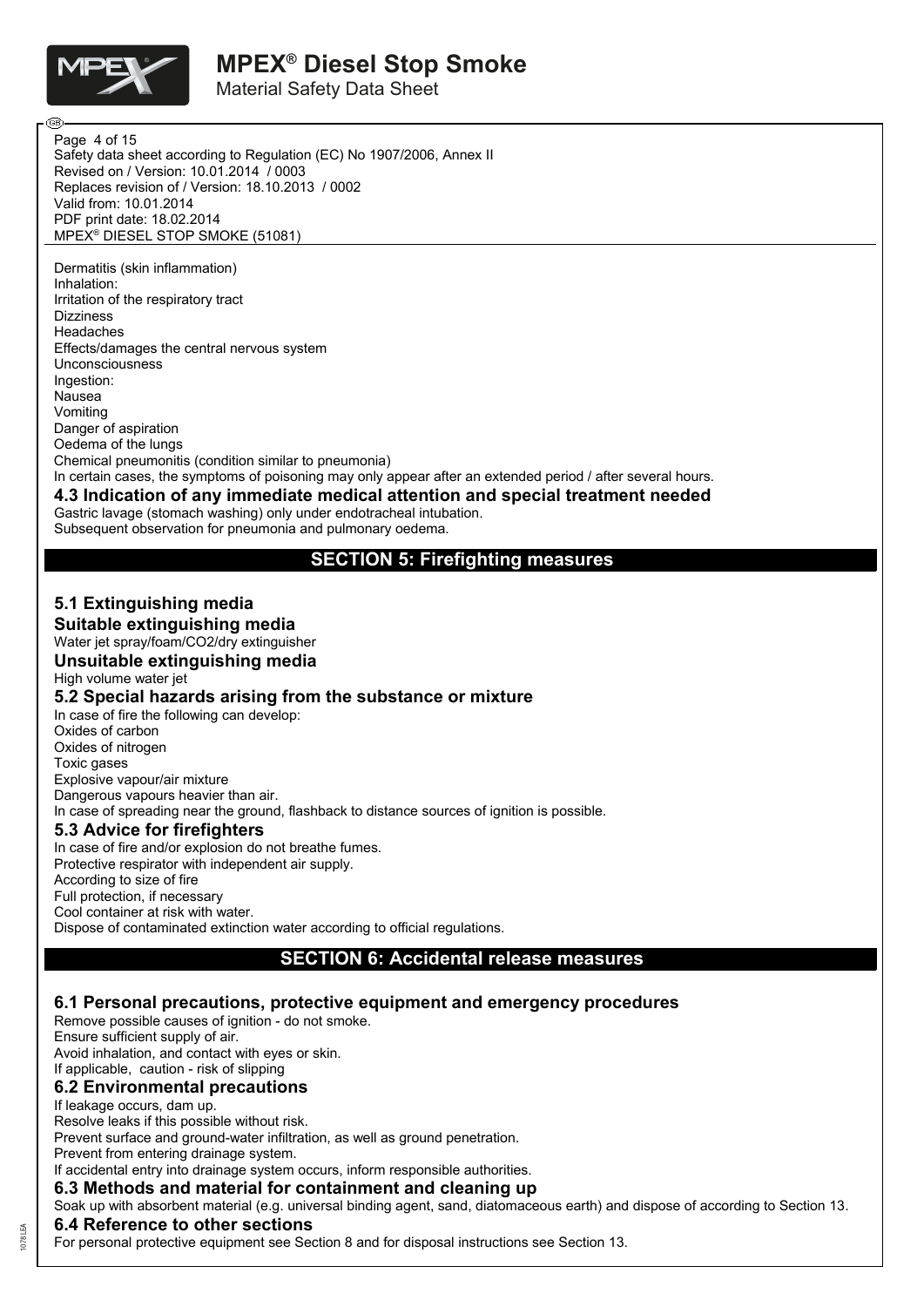

ΘB

Material Safety Data Sheet

Safety data sheet according to Regulation (EC) No 1907/2006, Annex II Revised on / Version: 10.01.2014 / 0003 Replaces revision of / Version: 18.10.2013 / 0002 Valid from: 10.01.2014 PDF print date: 18.02.2014 MPEX® DIESEL STOP SMOKE (51081) Page 5 of 15

### **SECTION 7: Handling and storage**

In addition to information given in this section, relevant information can also be found in section 8 and 6.1.

### **7.1 Precautions for safe handling**

### **7.1.1 General recommendations**

Ensure good ventilation.

Avoid inhalation of the vapours.

Avoid contact with eyes or skin.

Keep away from sources of ignition - Do not smoke.

Take measures against electrostatic charging, if appropriate.

Eating, drinking, smoking, as well as food-storage, is prohibited in work-room.

Observe directions on label and instructions for use.

Use working methods according to operating instructions.

### **7.1.2 Notes on general hygiene measures at the workplace**

General hygiene measures for the handling of chemicals are applicable.

Wash hands before breaks and at end of work.

Keep away from food, drink and animal feedingstuffs.

Remove contaminated clothing and protective equipment before entering areas in which food is consumed.

### **7.2 Conditions for safe storage, including any incompatibilities**

#### Keep out of access to unauthorised individuals.

Store product closed and only in original packing.

Not to be stored in gangways or stair wells.

Solvent resistant floor

Do not store with oxidizing agents.

Observe special storage conditions (in Germany, e.g., in accordance with the regulations in the "Betriebssicherheitsverordnung"). Protect from direct sunlight and warming.

Store in a well ventilated place.

#### Store in a dry place.

### **7.3 Specific end use(s)**

No information available at present.

### **SECTION 8: Exposure controls/personal protection**

#### **8.1 Control parameters**

Workplace exposure limit (WEL) of the total hydrocarbon solvent content of the mixture (RCP method according to EH40): 1200 mg/m3

| ⊛<br><b>Chemical Name</b>                             | Naphtha (petroleum), hydrotreated heavy |                    |       | Content $\%$ :80-<br>90 |
|-------------------------------------------------------|-----------------------------------------|--------------------|-------|-------------------------|
| WEL-TWA: $1200 \text{ mg/m}$ 3 ( $> = C$ 7 normal and | WEL-STEL:<br>$---$                      |                    | ---   |                         |
| branched chain alkanes)                               |                                         |                    |       |                         |
| BMGV:<br>$---$                                        |                                         | Other information: | $---$ |                         |

 WEL-TWA = Workplace Exposure Limit - Long-term exposure limit (8-hour TWA (= time weighted average) reference period) EH40. AGW = "Arbeitsplatzgrenzwert" (workplace limit value, Germany). | WEL-STEL = Workplace Exposure Limit - Short-term exposure limit (15-minute reference period). | BMGV = Biological monitoring guidance value EH40. BGW = "Biologischer Grenzwert" (biological limit value, Germany) | Other information: Sen = Capable of causing occupational asthma. Sk = Can be absorbed through skin. Carc = Capable of causing cancer and/or heritable genetic damage.

\*\* = The exposure limit for this substance is repealed through the TRGS 900 (Germany) of January 2006 with the goal of revision.

| 2-Ethvlhexvlnitrate        |                                                                |                         |                  |                    |      |             |
|----------------------------|----------------------------------------------------------------|-------------------------|------------------|--------------------|------|-------------|
| <b>Area of application</b> | <b>Exposure route</b> /<br><b>Environmental</b><br>compartment | <b>Effect on health</b> | <b>Descripto</b> | Value <sup>1</sup> | Unit | <b>Note</b> |
|                            |                                                                |                         |                  |                    |      |             |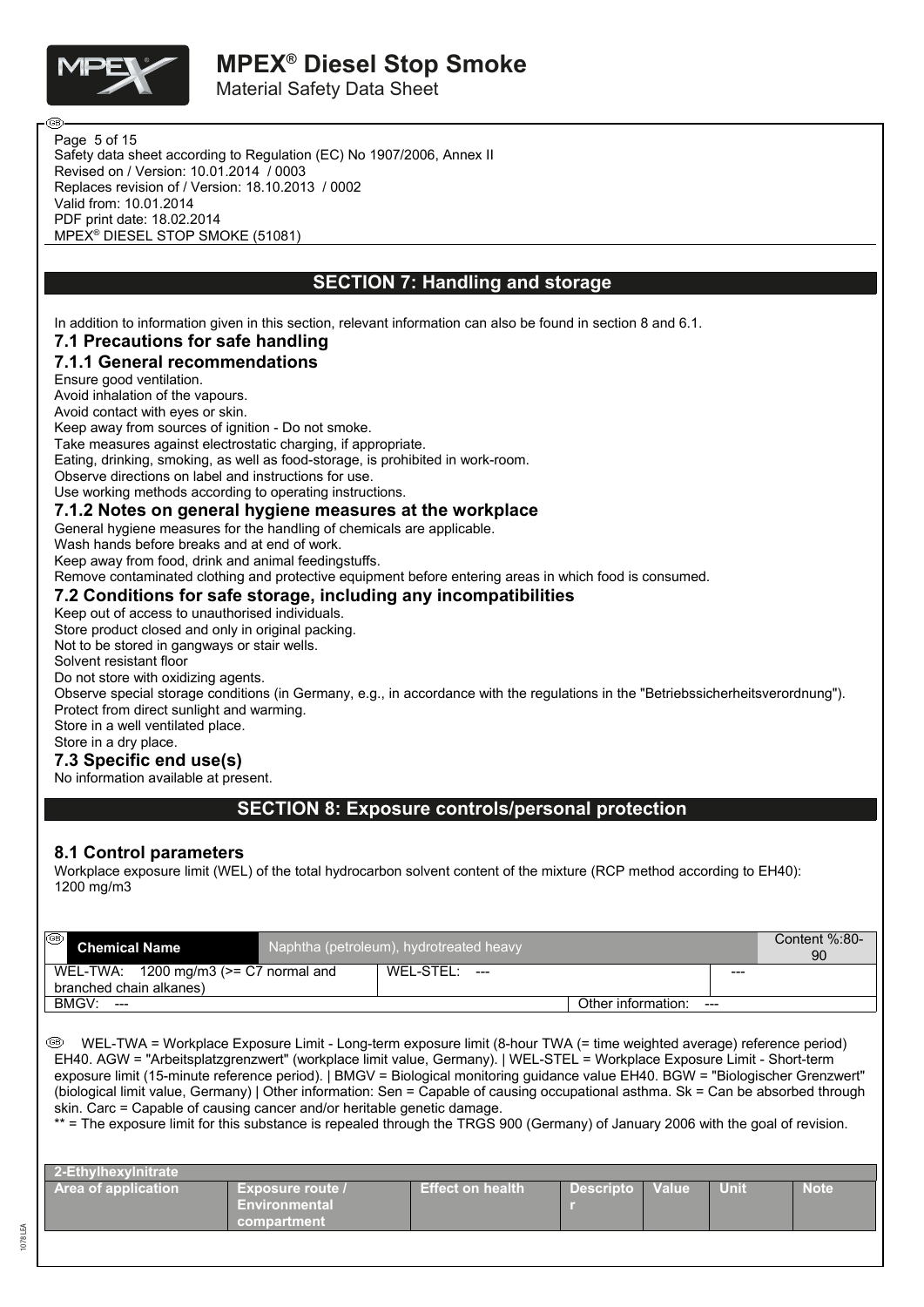

**ි** 

# **MPEX® Diesel Stop Smoke**

Material Safety Data Sheet

Safety data sheet according to Regulation (EC) No 1907/2006, Annex II Revised on / Version: 10.01.2014 / 0003 Replaces revision of / Version: 18.10.2013 / 0002 Valid from: 10.01.2014 PDF print date: 18.02.2014 MPEX® DIESEL STOP SMOKE (51081) Page 6 of 15

| Workers / employees | Human - dermal           | Long term, systemic<br>effects | <b>DNEL</b> |         | mg/kg<br>bw/day |  |
|---------------------|--------------------------|--------------------------------|-------------|---------|-----------------|--|
| Workers / employees | Human - inhalation       | Long term, systemic<br>effects | <b>DNEL</b> | 0,35    | mg/m3           |  |
| Workers / employees | Human - dermal           | Long term, local<br>effects    | <b>DNEL</b> | 0,044   | mg/cm2          |  |
| Consumer            | Human - dermal           | Long term, systemic<br>effects | <b>DNEL</b> | 0,52    | mg/kg<br>bw/day |  |
| Consumer            | Human - inhalation       | Long term, systemic<br>effects | <b>DNEL</b> | 0.087   | mg/m3           |  |
| Consumer            | Human - oral             | Long term, systemic<br>effects | <b>DNEL</b> | 0,025   | mg/kg<br>bw/day |  |
| Consumer            | Human - dermal           | Long term, local<br>effects    | <b>DNEL</b> | 0,022   | mg/cm2          |  |
|                     | Environment - freshwater |                                | <b>PNEC</b> | 0,8     | µg/l            |  |
|                     | Environment - marine     |                                | <b>PNEC</b> | 0,08    | $\mu$ g/l       |  |
|                     | Environment - sediment   |                                | <b>PNEC</b> | 0,00074 | mg/kg dw        |  |
|                     | Environment - soil       |                                | <b>PNEC</b> | 0.00019 | mg/kg dw        |  |

| 2-Ethylhexanol             |                                                                |                                 |                  |              |                    |             |
|----------------------------|----------------------------------------------------------------|---------------------------------|------------------|--------------|--------------------|-------------|
| <b>Area of application</b> | <b>Exposure route /</b><br><b>Environmental</b><br>compartment | <b>Effect on health</b>         | <b>Descripto</b> | <b>Value</b> | <b>Unit</b>        | <b>Note</b> |
| Workers / employees        | Human - inhalation                                             | Short term, local<br>effects    | <b>DNEL</b>      | 106.4        | mg/m3              |             |
| Workers / employees        | Human - dermal                                                 | Long term, systemic<br>effects  | <b>DNEL</b>      | 23           | mg/kg<br>bw/day    |             |
| Workers / employees        | Human - inhalation                                             | Long term, systemic<br>effects  | <b>DNEL</b>      | 53,2         | mg/m3              |             |
| Consumer                   | Human - inhalation                                             | Short term, local<br>effects    | <b>DNEL</b>      | 53,2         | mg/m3              |             |
| Consumer                   | Human - dermal                                                 | Long term, systemic<br>effects  | <b>DNEL</b>      | 11,4         | mg/kg<br>bw/day    |             |
| Consumer                   | Human - inhalation                                             | Long term, systemic<br>effects  | <b>DNEL</b>      | 2,3          | $mg/m\overline{3}$ |             |
| Consumer                   | Human - oral                                                   | Short term, systemic<br>effects | <b>DNEL</b>      | 1,1          | mg/kg<br>bw/day    |             |
|                            | Environment - freshwater                                       |                                 | PNEC             | 0,017        | mg/l               |             |
|                            | Environment - marine                                           |                                 | <b>PNEC</b>      | 0.0017       | mg/l               |             |
|                            | Environment - sporadic<br>(intermittent) release               |                                 | <b>PNEC</b>      | 0,17         | mg/l               |             |
|                            | Environment - sewage<br>treatment plant                        |                                 | <b>PNEC</b>      | 10           | mq/l               |             |
|                            | Environment - sediment,<br>freshwater                          |                                 | <b>DNEL</b>      | 0,28         | mg/kg dw           |             |
|                            | Environment - sediment.<br>marine                              |                                 | PNEC             | 0,028        | mg/kg dw           |             |
|                            | Environment - soil                                             |                                 | <b>PNEC</b>      | 0,047        | mg/kg dw           |             |
|                            | Environment - oral (animal<br>feed)                            |                                 | PNEC             | 55           | mg/kg<br>feed      |             |

#### **8.2 Exposure controls**

### **8.2.1 Appropriate engineering controls**

Ensure good ventilation. This can be achieved by local suction or general air extraction. If this is insufficient to maintain the concentration under the WEL or AGW values, suitable breathing protection should be worn. Applies only if maximum permissible exposure values are listed here.

### **8.2.2 Individual protection measures, such as personal protective equipment**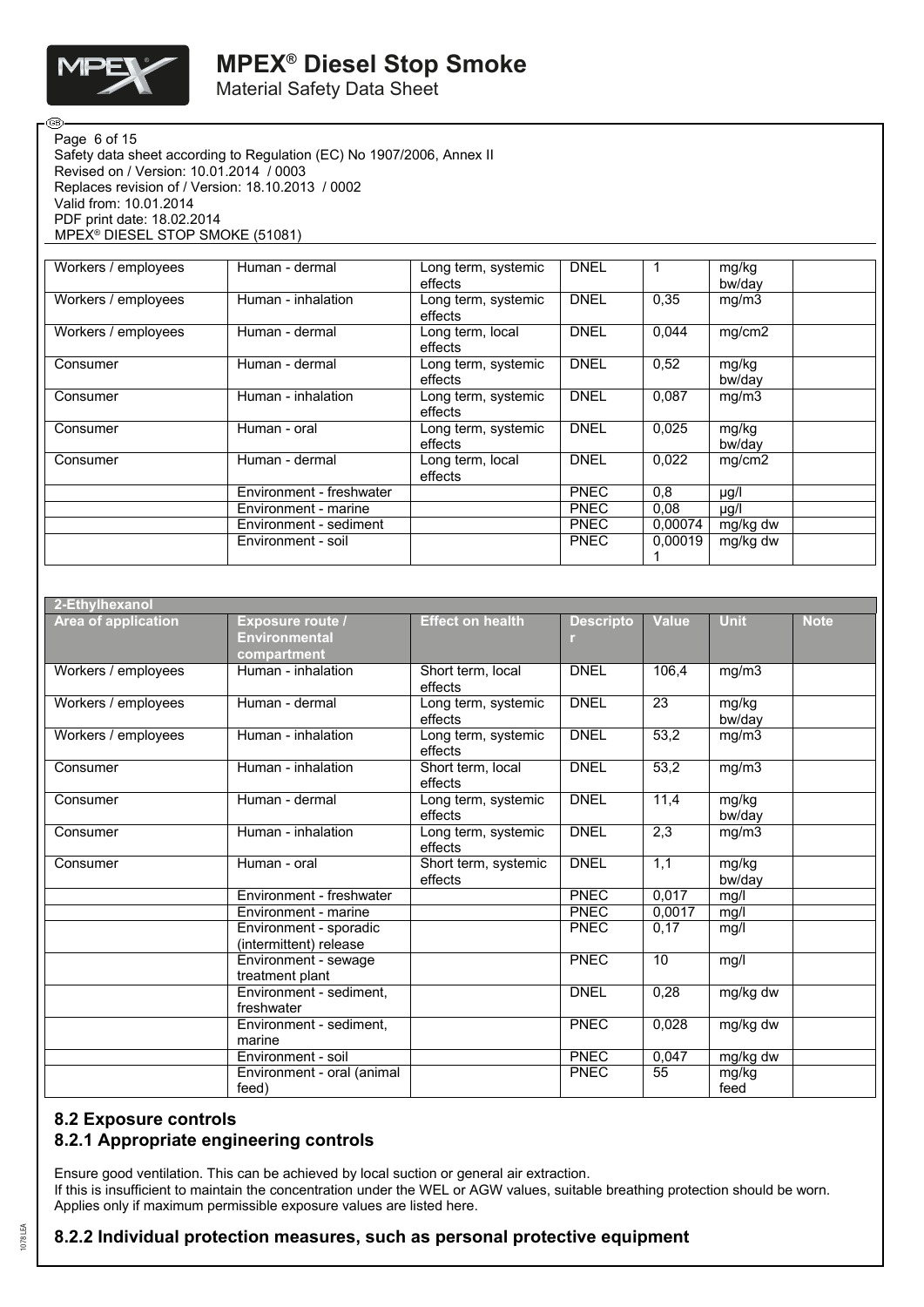

Material Safety Data Sheet

**ි** Page 7 of 15Safety data sheet according to Regulation (EC) No 1907/2006, Annex II Revised on / Version: 10.01.2014 / 0003 Replaces revision of / Version: 18.10.2013 / 0002 Valid from: 10.01.2014 PDF print date: 18.02.2014 MPEX® DIESEL STOP SMOKE (51081) General hygiene measures for the handling of chemicals are applicable. Wash hands before breaks and at end of work. Keep away from food, drink and animal feedingstuffs. Remove contaminated clothing and protective equipment before entering areas in which food is consumed. Eye/face protection: Tight fitting protective goggles with side protection (EN 166). Skin protection - Hand protection: Solvent resistant protective gloves (EN 374). If applicable Protective nitrile gloves (EN 374) Minimum layer thickness in mm:  $0.4$ Permeation time (penetration time) in minutes: 480 The recommended maximum wearing time is 50% of breakthrough time. The breakthrough times determined in accordance with EN 374 Part III were not obtained under practical conditions. Protective hand cream recommended. Skin protection - Other: Protective working garments (e.g. safety shoes EN ISO 20345, long-sleeved protective working garments) Respiratory protection: If OES or MEL is exceeded. Gas mask filter A (EN 14387), code colour brown At high concentrations: Respiratory protection appliance (insulation device) (e.g. EN 137 or EN 138) Observe wearing time limitations for respiratory protection equipment. Thermal hazards: Not applicable Additional information on hand protection - No tests have been performed. In the case of mixtures, the selection has been made according to the knowledge available and the information about the contents. Selection of materials derived from glove manufacturer's indications. Final selection of glove material must be made taking the breakthrough times, permeation rates and degradation into account. Selection of a suitable glove depends not only on the material but also on other quality characteristics and varies from manufacturer to manufacturer. In the case of mixtures, the resistance of glove materials cannot be predicted and must therefore be tested before use. The exact breakthrough time of the glove material can be requested from the protective glove manufacturer and must be observed. **8.2.3 Environmental exposure controls** No information available at present. **SECTION 9: Physical and chemical properties 9.1 Information on basic physical and chemical properties** Physical state: Colour: Amber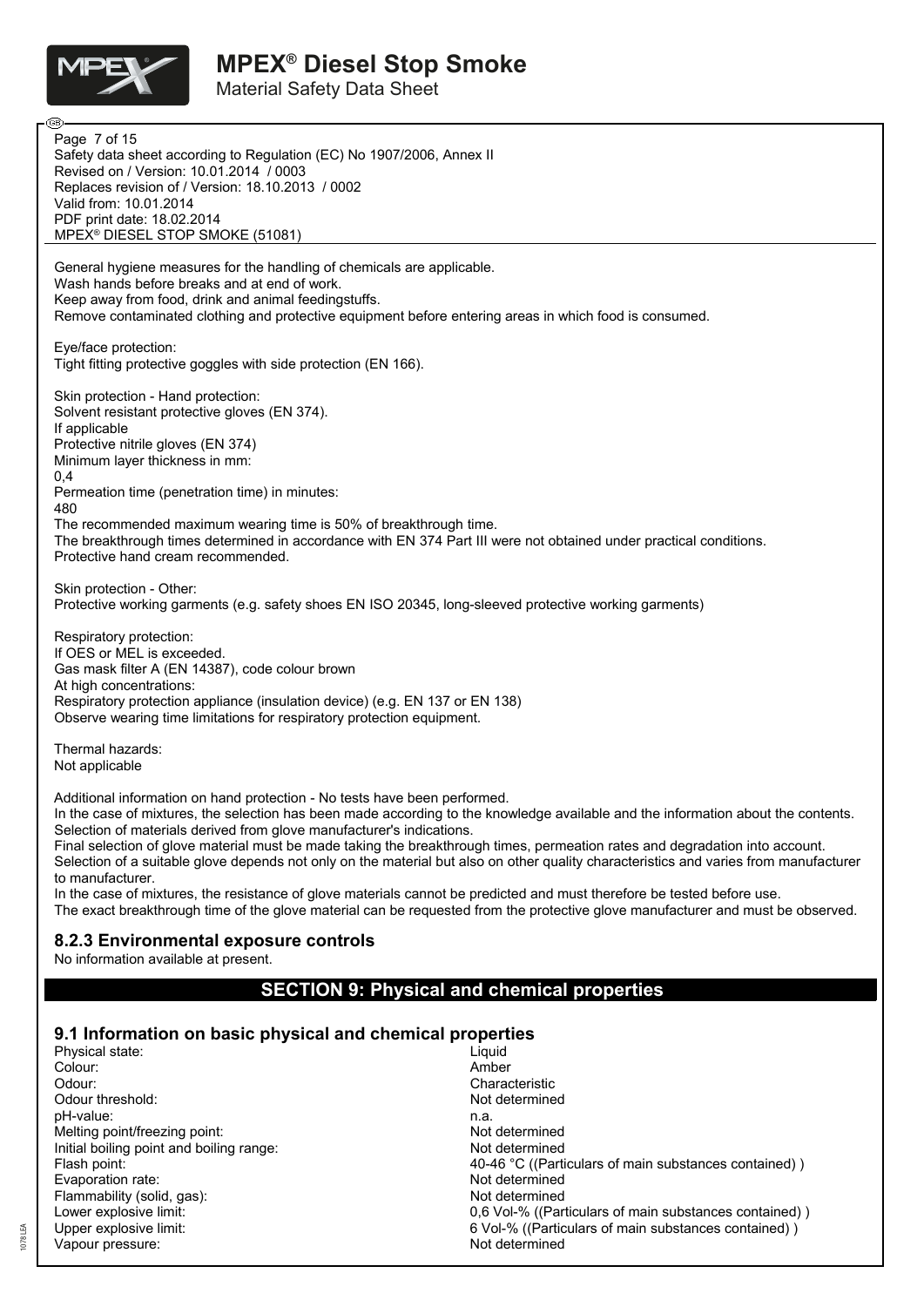

Material Safety Data Sheet

Safety data sheet according to Regulation (EC) No 1907/2006, Annex II Revised on / Version: 10.01.2014 / 0003 Replaces revision of / Version: 18.10.2013 / 0002 Valid from: 10.01.2014 PDF print date: 18.02.2014 MPEX® DIESEL STOP SMOKE (51081) Page 8 of 15

Vapour density (air = 1):<br>
Density:<br>
Not determined<br>
Not determined Bulk density:<br>Solubility(ies): Water solubility:<br>
Partition coefficient (n-octanol/water):<br>
Partition coefficient (n-octanol/water): Partition coefficient (n-octanol/water): Not determined the Not determined the Not determined the Not determined the Not determined the Not determined the Not determined the Not determined the Not determined the Not determ Auto-ignition temperature:<br>
Decomposition temperature:<br>
Not determined Decomposition temperature: Viscosity: <7 mm2/s

# Oxidising properties: **9.2 Other information**

Fat solubility / solvent: Conductivity:<br>
Surface tension:<br>
Not determined<br>
Not determined Surface tension: Solvents content: Not determined

Not determined<br>n.a. Not determined<br>Insoluble Explosive properties: Product is not explosive. Possible build up of explosive/highly flammable vapour/air mixture.<br>No Not determined<br>Not determined

**SECTION 10: Stability and reactivity**

#### **10.1 Reactivity**

The product has not been tested. **10.2 Chemical stability** Stable with proper storage and handling. **10.3 Possibility of hazardous reactions** Possible build up of flammable vapour/air mixture. **10.4 Conditions to avoid** See also section 7. Heating, open flame, ignition sources **10.5 Incompatible materials** See also section 7. Avoid contact with strong oxidizing agents. **10.6 Hazardous decomposition products** See also section 5.2 No decomposition when used as directed.

**SECTION 11: Toxicological information**

Possibly more information on health effects, see Section 2.1 (classification).

| <b>MPEX<sup>®</sup> DIESEL STOP SMOKE (51081)</b> |            |       |             |          |                    |                              |
|---------------------------------------------------|------------|-------|-------------|----------|--------------------|------------------------------|
| <b>Toxicity/effect</b>                            | Endpoi     | Value | <b>Unit</b> | Organism | <b>Test method</b> | <b>Notes</b>                 |
|                                                   | nt         |       |             |          |                    |                              |
| Acute toxicity, by oral route:                    | <b>ATE</b> | >2000 | mg/kg       |          |                    | calculated value             |
| Acute toxicity, by dermal<br>route:               | <b>ATE</b> | >2000 | mg/kg       |          |                    | calculated value             |
| Acute toxicity, by inhalation:                    | <b>ATE</b> | >20   | mg/l/4h     |          |                    | calculated value.<br>Vapours |
| Acute toxicity, by inhalation:                    | <b>ATE</b> | >5    | mg/l/4h     |          |                    | calculated value.<br>Aerosol |
| Skin corrosion/irritation:                        |            |       |             |          |                    | n.d.a.                       |
| Serious eve<br>damage/irritation:                 |            |       |             |          |                    | n.d.a.                       |
| Respiratory or skin<br>sensitisation:             |            |       |             |          |                    | n.d.a.                       |
| Germ cell mutagenicity:                           |            |       |             |          |                    | n.d.a.                       |
| Carcinogenicity:                                  |            |       |             |          |                    | n.d.a.                       |
| Reproductive toxicity:                            |            |       |             |          |                    | n.d.a.                       |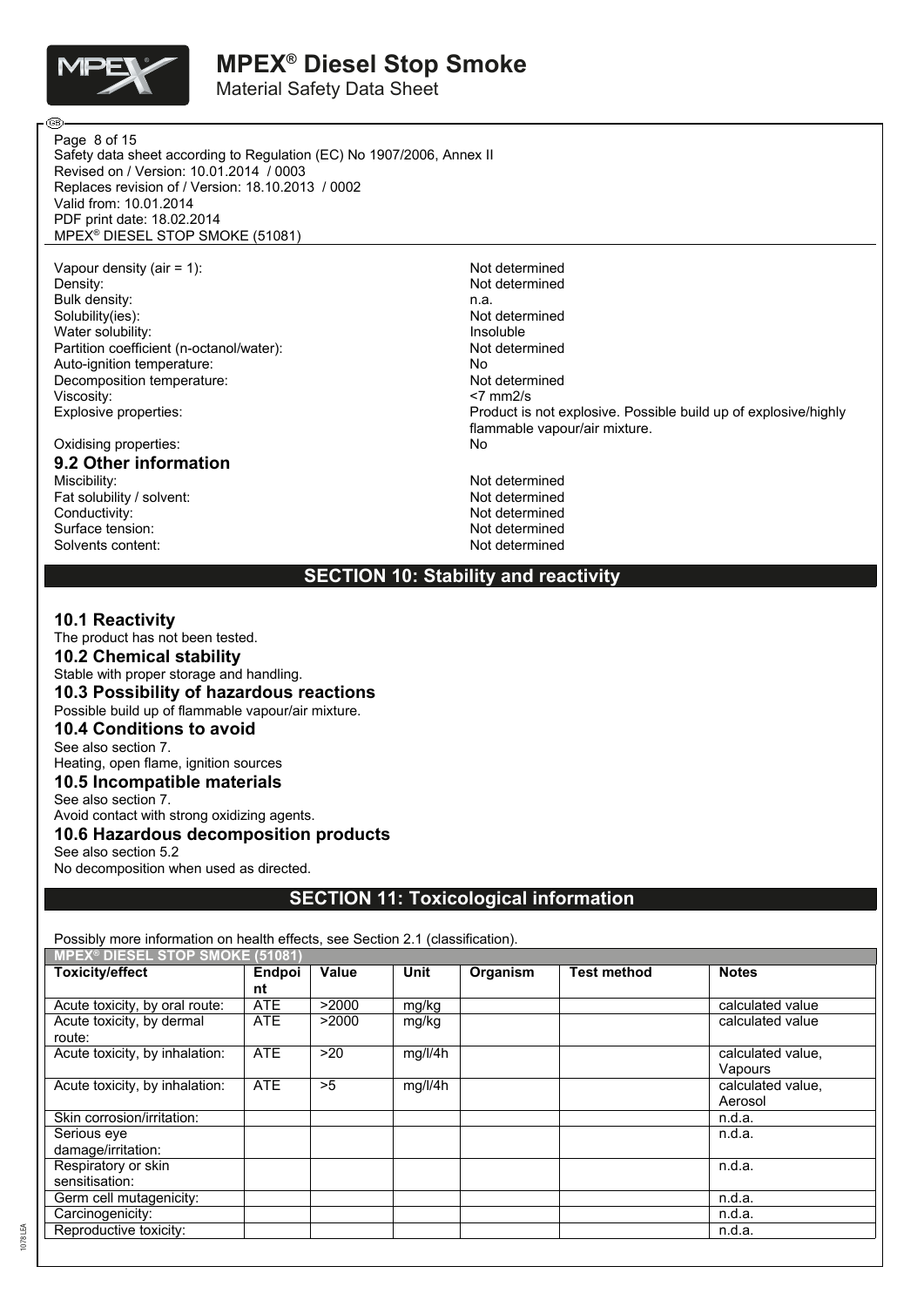

œ

# **MPEX® Diesel Stop Smoke**

Material Safety Data Sheet

| Page 9 of 15<br>Safety data sheet according to Regulation (EC) No 1907/2006, Annex II<br>Revised on / Version: 10.01.2014 / 0003<br>Replaces revision of / Version: 18.10.2013 / 0002<br>Valid from: 10.01.2014<br>PDF print date: 18.02.2014<br>MPEX <sup>®</sup> DIESEL STOP SMOKE (51081) |                     |       |               |               |                                                                                |                                                                 |
|----------------------------------------------------------------------------------------------------------------------------------------------------------------------------------------------------------------------------------------------------------------------------------------------|---------------------|-------|---------------|---------------|--------------------------------------------------------------------------------|-----------------------------------------------------------------|
| Specific target organ toxicity -<br>single exposure (STOT-SE):                                                                                                                                                                                                                               |                     |       |               |               |                                                                                | n.d.a.                                                          |
| Specific target organ toxicity -                                                                                                                                                                                                                                                             |                     |       |               |               |                                                                                | n.d.a.                                                          |
| repeated exposure (STOT-<br>RE):                                                                                                                                                                                                                                                             |                     |       |               |               |                                                                                |                                                                 |
| Aspiration hazard:<br>Respiratory tract irritation:                                                                                                                                                                                                                                          |                     |       |               |               |                                                                                | n.d.a.<br>n.d.a.                                                |
| Repeated dose toxicity:<br>Symptoms:                                                                                                                                                                                                                                                         |                     |       |               |               |                                                                                | n.d.a.<br>n.d.a.                                                |
| Other information:                                                                                                                                                                                                                                                                           |                     |       |               |               |                                                                                | Classification according<br>to calculation<br>procedure.        |
|                                                                                                                                                                                                                                                                                              |                     |       |               |               |                                                                                |                                                                 |
| Naphtha (petroleum), hydrotreated heavy<br><b>Toxicity/effect</b>                                                                                                                                                                                                                            | Endpoi              | Value | Unit          | Organism      | <b>Test method</b>                                                             | <b>Notes</b>                                                    |
| Acute toxicity, by oral route:                                                                                                                                                                                                                                                               | nt<br>LD50          | >2000 | mg/kg         | Rat           |                                                                                |                                                                 |
| Acute toxicity, by dermal<br>route:                                                                                                                                                                                                                                                          | LD50                | >2000 | mg/kg         | Rabbit        |                                                                                |                                                                 |
| Acute toxicity, by inhalation:                                                                                                                                                                                                                                                               | LC50                | >5    | mg/l/4h       | Rat           |                                                                                |                                                                 |
| Skin corrosion/irritation:                                                                                                                                                                                                                                                                   |                     |       |               |               |                                                                                | Repeated exposure<br>may cause skin<br>dryness or cracking.     |
| Aspiration hazard:<br>Symptoms:                                                                                                                                                                                                                                                              |                     |       |               |               |                                                                                | Yes<br>unconsciousness,                                         |
|                                                                                                                                                                                                                                                                                              |                     |       |               |               |                                                                                | headaches, dizziness                                            |
|                                                                                                                                                                                                                                                                                              |                     |       |               |               |                                                                                |                                                                 |
|                                                                                                                                                                                                                                                                                              |                     |       |               |               |                                                                                |                                                                 |
| 2-Ethylhexylnitrate                                                                                                                                                                                                                                                                          |                     | Value | Unit          |               | <b>Test method</b>                                                             | <b>Notes</b>                                                    |
| <b>Toxicity/effect</b>                                                                                                                                                                                                                                                                       | <b>Endpoi</b><br>nt |       |               | Organism      |                                                                                |                                                                 |
| Acute toxicity, by oral route:<br>Acute toxicity, by oral route:                                                                                                                                                                                                                             | LD50                | >9640 | mg/kg         | Rat           |                                                                                | Experiences on                                                  |
| Acute toxicity, by dermal                                                                                                                                                                                                                                                                    |                     |       |               |               |                                                                                | persons., Harmful<br>Experiences on                             |
| route:<br>Acute toxicity, by dermal                                                                                                                                                                                                                                                          | LDLo                | 4820  | mg/kg         | Rabbit        |                                                                                | persons., Harmful                                               |
| route:<br>Acute toxicity, by inhalation:                                                                                                                                                                                                                                                     |                     |       |               |               |                                                                                | Experiences on                                                  |
|                                                                                                                                                                                                                                                                                              |                     |       |               |               |                                                                                | persons., Harmful                                               |
| Acute toxicity, by inhalation:<br>Skin corrosion/irritation:                                                                                                                                                                                                                                 | <b>LCLo</b>         | >4,6  | mg/l/1h       | Rat<br>Rabbit | OECD 404 (Acute<br>Dermal<br>Irritation/Corrosion)                             | Not irritant, Repeated<br>exposure may cause<br>skin dryness or |
| Serious eye<br>damage/irritation:                                                                                                                                                                                                                                                            |                     |       |               | Rabbit        | OECD 405 (Acute<br>Eye                                                         | cracking.<br>Mild irritant                                      |
| Respiratory or skin                                                                                                                                                                                                                                                                          |                     |       |               |               | Irritation/Corrosion)<br>OECD 406 (Skin                                        | Not sensitizising                                               |
| sensitisation:<br>Germ cell mutagenicity:                                                                                                                                                                                                                                                    |                     |       |               |               | Sensitisation)<br>OECD 476 (In Vitro<br>Mammalian Cell<br>Gene Mutation Test)  | Negative                                                        |
| Reproductive toxicity:                                                                                                                                                                                                                                                                       | <b>NOAEL</b>        | 20    | mg/kg<br>bw/d |               | <b>OECD 421</b><br>(Reproduction/Develo<br>pmental Toxicity<br>Screening Test) |                                                                 |
| Reproductive toxicity:                                                                                                                                                                                                                                                                       | <b>NOAEL</b>        | 100   | mg/kg         |               | <b>OECD 421</b><br>(Reproduction/Develo<br>pmental Toxicity<br>Screening Test) |                                                                 |

1078 LEA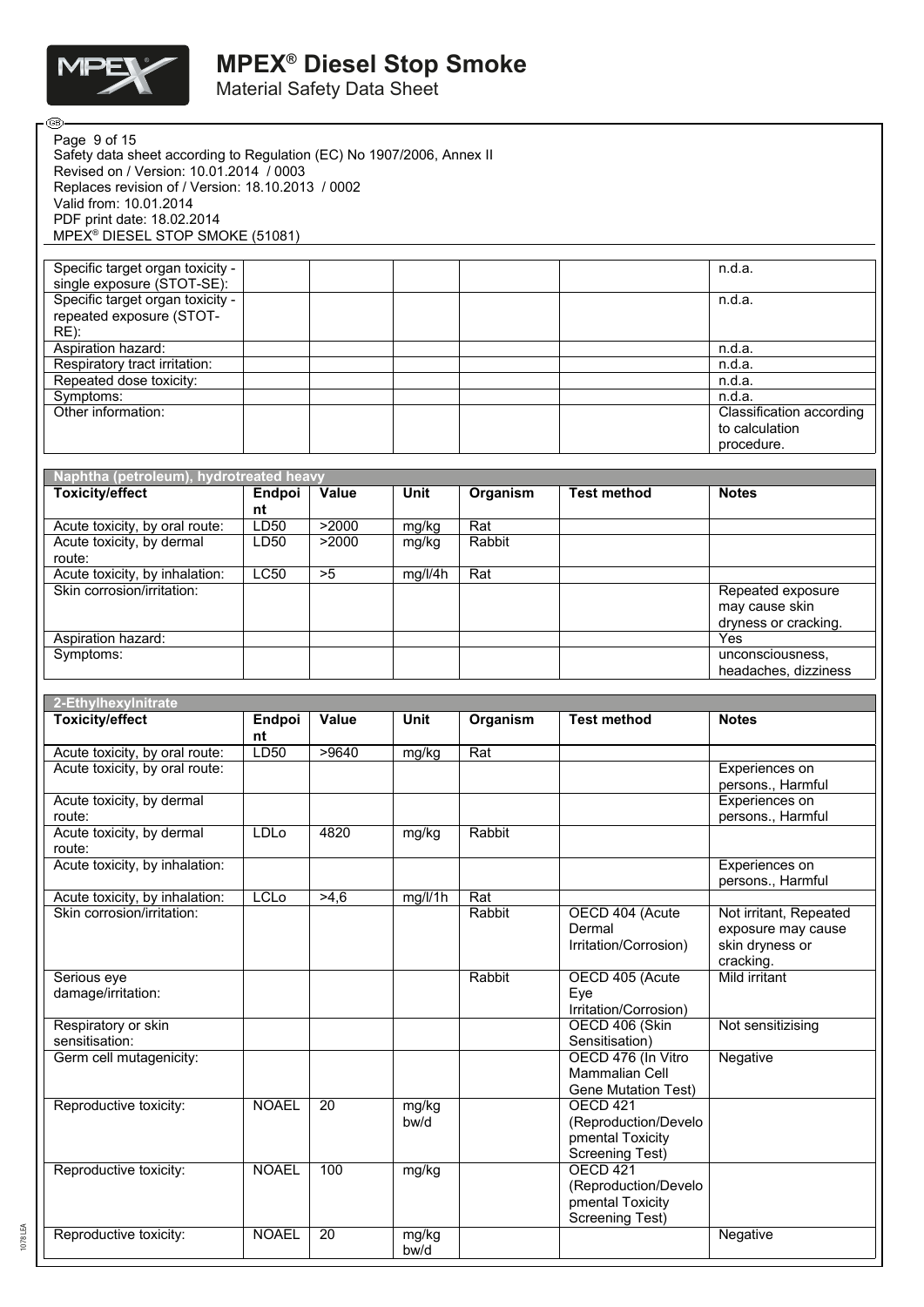

œ

# **MPEX® Diesel Stop Smoke**

Material Safety Data Sheet

Safety data sheet according to Regulation (EC) No 1907/2006, Annex II Revised on / Version: 10.01.2014 / 0003 Replaces revision of / Version: 18.10.2013 / 0002 Valid from: 10.01.2014 PDF print date: 18.02.2014 MPEX® DIESEL STOP SMOKE (51081) Page 10 of 15

| 2-Ethylhexanol                                                                 |              |        |               |          |                                     |                                                                                                                                                   |
|--------------------------------------------------------------------------------|--------------|--------|---------------|----------|-------------------------------------|---------------------------------------------------------------------------------------------------------------------------------------------------|
| <b>Toxicity/effect</b>                                                         | Endpoi<br>nt | Value  | Unit          | Organism | <b>Test method</b>                  | <b>Notes</b>                                                                                                                                      |
| Acute toxicity, by oral route:                                                 | LD50         | 2049   | mg/kg         | Rat      |                                     |                                                                                                                                                   |
| Acute toxicity, by dermal<br>route:                                            | LD50         | > 3000 | mg/kg         | Rat      | OECD 402 (Acute<br>Dermal Toxicity) |                                                                                                                                                   |
| Acute toxicity, by inhalation:                                                 | LC50         | 2,7    | mg/l/4h       |          |                                     |                                                                                                                                                   |
| Skin corrosion/irritation:                                                     |              |        |               | Rabbit   |                                     | Irritant                                                                                                                                          |
| Serious eye<br>damage/irritation:                                              |              |        |               | Rabbit   |                                     | Irritant                                                                                                                                          |
| Respiratory or skin<br>sensitisation:                                          |              |        |               |          |                                     | $\overline{No}$ (skin contact)                                                                                                                    |
| Carcinogenicity:                                                               | <b>NOAEL</b> | 750    | mg/kg<br>bw/d |          |                                     |                                                                                                                                                   |
| Specific target organ toxicity -<br>repeated exposure (STOT-<br>RE):           | <b>NOAEL</b> | 200    | mg/kg<br>bw/d | Mouse    |                                     |                                                                                                                                                   |
| Symptoms:                                                                      |              |        |               |          |                                     | unconsciousness, drop<br>in blood pressure,<br>vomiting, headaches,<br>cramps, drowsiness,<br>mucous membrane<br>irritation, dizziness,<br>nausea |
| Specific target organ toxicity -<br>repeated exposure (STOT-<br>RE), inhalat.: | <b>NOAEC</b> | 638,4  | mg/m3         |          |                                     |                                                                                                                                                   |

## **SECTION 12: Ecological information**

Possibly more information on environmental effects, see Section 2.1 (classification).

| Toxicity/effect        | <b>Endpoint</b> | Time | Value | <b>Unit</b> | Organism | Test method | <b>Notes</b>         |
|------------------------|-----------------|------|-------|-------------|----------|-------------|----------------------|
| Toxicity to fish:      |                 |      |       |             |          |             | n.d.a.               |
| Toxicity to daphnia:   |                 |      |       |             |          |             | n.d.a.               |
| Toxicity to algae:     |                 |      |       |             |          |             | n.d.a.               |
| Persistence and        |                 |      |       |             |          |             | Isolate as much as   |
| degradability:         |                 |      |       |             |          |             | possible with an oil |
|                        |                 |      |       |             |          |             | separator.           |
| <b>Bioaccumulative</b> |                 |      |       |             |          |             | n.d.a.               |
| potential:             |                 |      |       |             |          |             |                      |
| Mobility in soil:      |                 |      |       |             |          |             | n.d.a.               |
| Results of PBT and     |                 |      |       |             |          |             | n.d.a.               |
| vPvB assessment:       |                 |      |       |             |          |             |                      |
| Other adverse effects: |                 |      |       |             |          |             | n.d.a.               |

| Naphtha (petroleum), hydrotreated heavy |                 |             |           |      |               |             |                       |
|-----------------------------------------|-----------------|-------------|-----------|------|---------------|-------------|-----------------------|
| <b>Toxicity/effect</b>                  | <b>Endpoint</b> | <b>Time</b> | Value     | Unit | Organism      | Test method | <b>Notes</b>          |
| Toxicity to fish:                       | LC50            | 96h         | >100      | mg/l |               |             |                       |
| Toxicity to daphnia:                    | EC50            | 48h         | >1000     | ma/l | Daphnia magna |             |                       |
| Persistence and                         |                 | 28d         | 70        | %    |               |             | Readily biodegradable |
| degradability:                          |                 |             |           |      |               |             |                       |
| <b>Bioaccumulative</b>                  | Log Pow         |             | $5 - 6.7$ |      |               |             |                       |
| potential:                              |                 |             |           |      |               |             |                       |

| <u> 2-Ethylhexylnitrate</u> |                 |      |       |      |                   |                    |              |
|-----------------------------|-----------------|------|-------|------|-------------------|--------------------|--------------|
| Toxicitv/effect             | <b>Endpoint</b> | Time | Value | Unit | Organism          | <b>Test method</b> | <b>Notes</b> |
| Toxicity to fish:           | LC50            | 96h  | .88   | mg/l | Brachvdanio rerio |                    |              |
| Γoxicit∨ to daphnia∶        | <b>EC50</b>     | 48h  | >12 6 | ma/l | Daphnia magna     |                    |              |

1078 LEA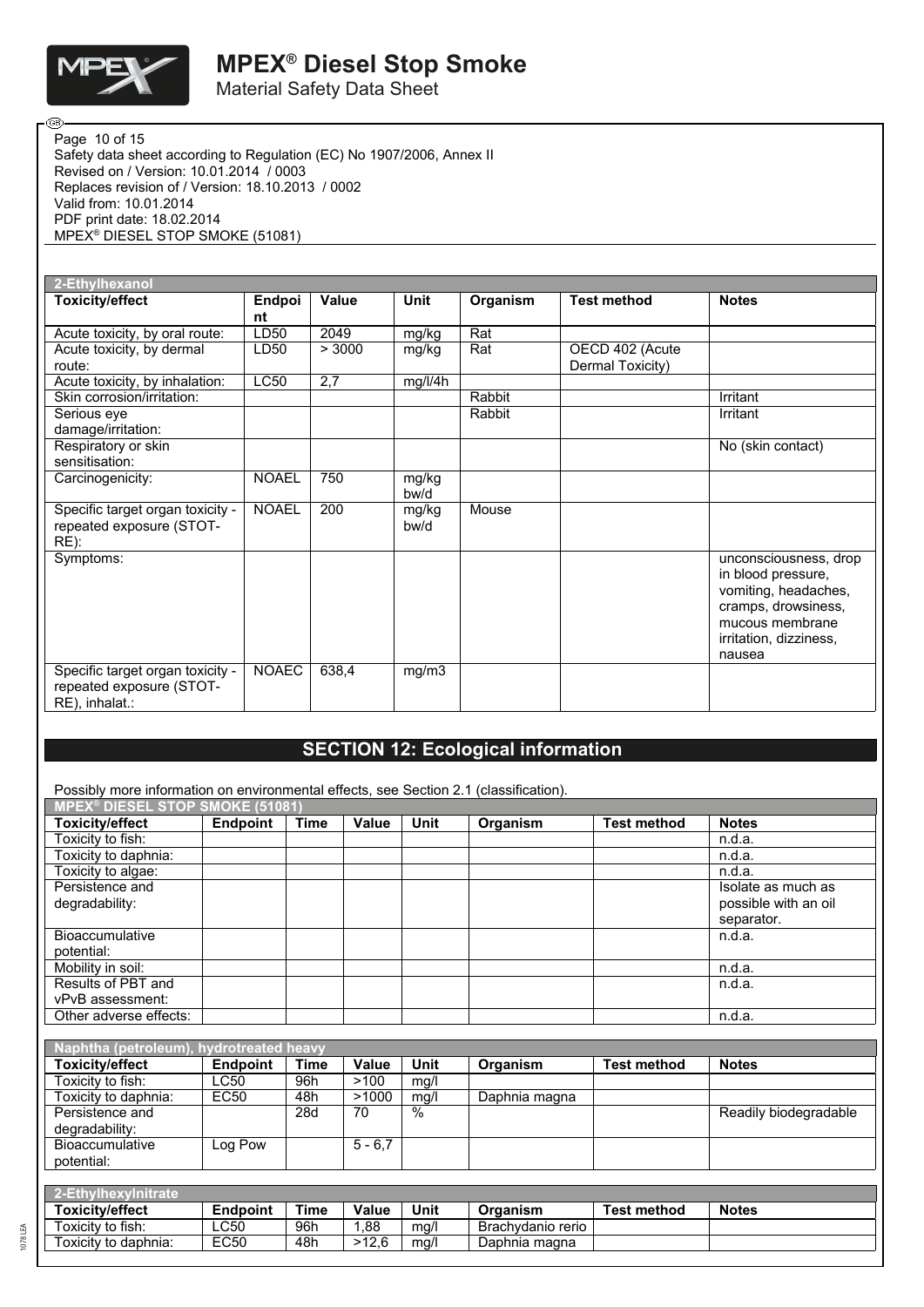

Material Safety Data Sheet

Safety data sheet according to Regulation (EC) No 1907/2006, Annex II Revised on / Version: 10.01.2014 / 0003 Replaces revision of / Version: 18.10.2013 / 0002 Valid from: 10.01.2014 PDF print date: 18.02.2014 MPEX® DIESEL STOP SMOKE (51081) Page 11 of 15

| Toxicity to algae:     | <b>EC50</b> | 72h | >12,6    | mg/l |                        |
|------------------------|-------------|-----|----------|------|------------------------|
| Persistence and        |             | 28d | $\Omega$ | %    | Not readily            |
| degradability:         |             |     |          |      | biodegradable          |
| Persistence and        |             | 15d |          |      | A notable biological   |
| degradability:         |             |     |          |      | accumulation potential |
|                        |             |     |          |      | has to be expected     |
|                        |             |     |          |      | $(LogPow > 3)$ .       |
| <b>Bioaccumulative</b> | Log Pow     |     | $3,74-$  |      | A notable biological   |
| potential:             |             |     | 5,24     |      | accumulation potential |
|                        |             |     |          |      | has to be expected     |
|                        |             |     |          |      | $(LogPow > 3)$ .       |
| Bioaccumulative        | Log Pow     |     | $3,74-$  |      |                        |
| potential:             |             |     | 5,24     |      |                        |
| Bioaccumulative        | <b>BCF</b>  |     | 1332     |      |                        |
| potential:             |             |     |          |      |                        |
| Mobility in soil:      | Log Koc     |     | 3,8      |      |                        |
| Results of PBT and     |             |     |          |      | No PBT substance, No   |
| vPvB assessment:       |             |     |          |      | vPvB substance         |
| Other information:     | <b>AOX</b>  |     | 0        | $\%$ | No.                    |
| Water solubility:      |             |     |          |      | Slight                 |

| 2-Ethylhexanol                         |                 |             |              |                 |                            |                                                                                         |                                        |
|----------------------------------------|-----------------|-------------|--------------|-----------------|----------------------------|-----------------------------------------------------------------------------------------|----------------------------------------|
| <b>Toxicity/effect</b>                 | <b>Endpoint</b> | <b>Time</b> | <b>Value</b> | <b>Unit</b>     | Organism                   | Test method                                                                             | <b>Notes</b>                           |
| Toxicity to fish:                      | LC50            | 96h         | 17,1         | mg/l            | Leuciscus idus             |                                                                                         |                                        |
| Toxicity to daphnia:                   | <b>EC50</b>     | 48h         | 39           | mg/l            | Daphnia magna              |                                                                                         |                                        |
| Toxicity to algae:                     | EC50            | 72h         | 11,5         | mq/l            | Scenedesmus<br>subspicatus |                                                                                         |                                        |
| Persistence and<br>degradability:      |                 | 5d          | > 95         | $\overline{\%}$ |                            | <b>OECD 301 B</b><br>(Ready<br>Biodegradability<br>- Co <sub>2</sub><br>Evolution Test) |                                        |
| <b>Bioaccumulative</b><br>potential:   | Log Kow         |             | 2,9          |                 |                            |                                                                                         |                                        |
| <b>Bioaccumulative</b><br>potential:   | <b>BCF</b>      |             | 25,33        |                 |                            |                                                                                         |                                        |
| Results of PBT and<br>vPvB assessment: |                 |             |              |                 |                            |                                                                                         | No PBT substance, No<br>vPvB substance |

### **SECTION 13: Disposal considerations**

### **13.1 Waste treatment methods**

### **For the substance / mixture / residual amounts**

EC disposal code no.:

The waste codes are recommendations based on the scheduled use of this product. Owing to the user's specific conditions for use and disposal, other waste codes may be allocated under certain circumstances. (2001/118/EC, 2001/119/EC, 2001/573/EC) 13 07 03 other fuels (including mixtures) Recommendation: Pay attention to local and national official regulations

E.g. suitable incineration plant.

#### **For contaminated packing material**

Pay attention to local and national official regulations

Empty container completely.

Uncontaminated packaging can be recycled.

Dispose of packaging that cannot be cleaned in the same manner as the substance.

Do not perforate, cut up or weld uncleaned container.

Residues may present a risk of explosion.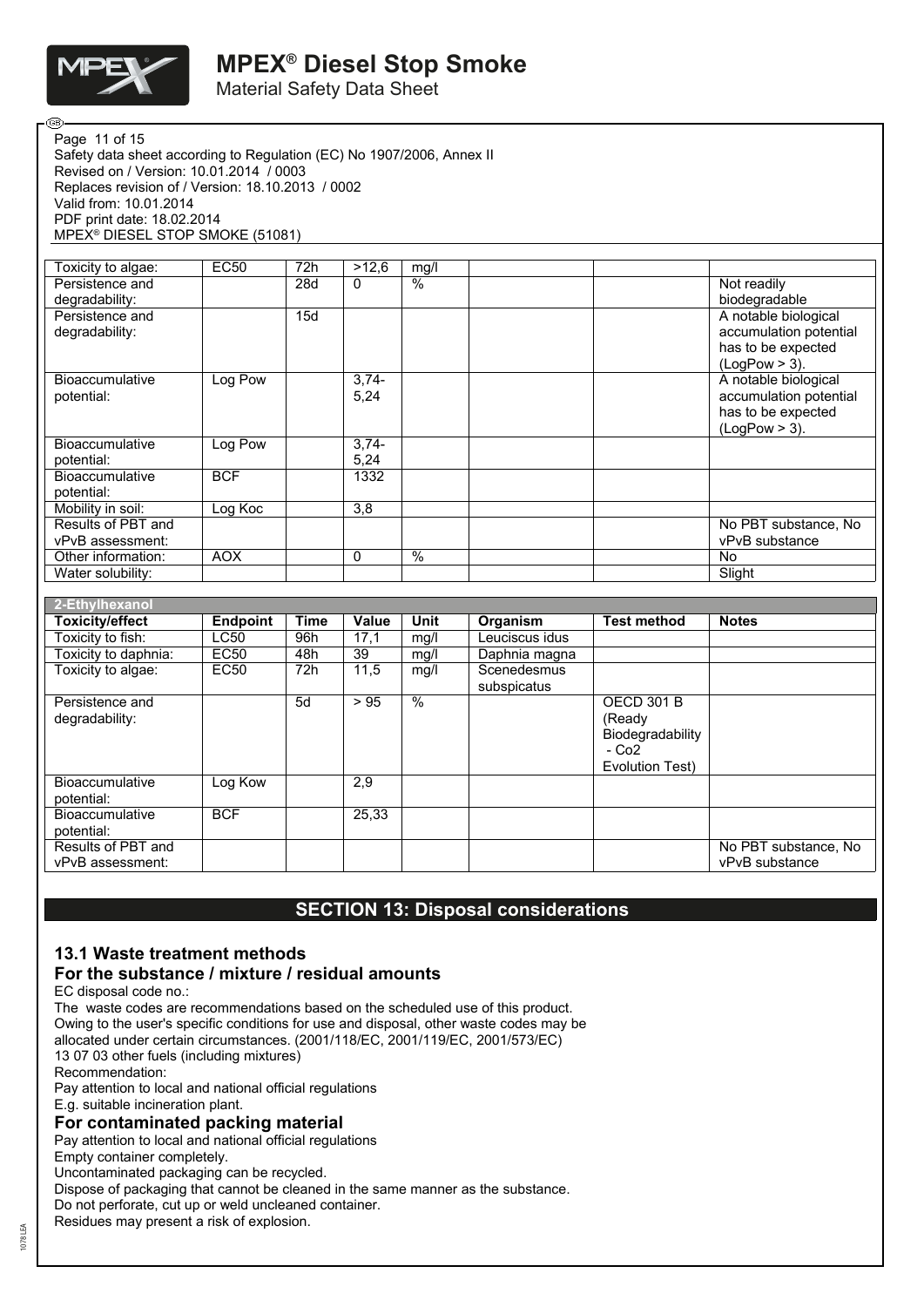

Material Safety Data Sheet

Safety data sheet according to Regulation (EC) No 1907/2006, Annex II Revised on / Version: 10.01.2014 / 0003 Replaces revision of / Version: 18.10.2013 / 0002 Valid from: 10.01.2014 PDF print date: 18.02.2014 MPEX® DIESEL STOP SMOKE (51081) **SECTION 14: Transport information General statements** UN number: 1993 **Transport by road/by rail (ADR/RID)** UN proper shipping name: UN 1993 FLAMMABLE LIQUID, N.O.S. (NAPHTHA (PETROLEUM)) (SPECIAL PROVISION 640E) Transport hazard class(es): 3 Packing group: III and the set of the set of the set of the set of the set of the set of the set of the set of the set of the set of the set of the set of the set of the set of the set of the set of the set of the set of t Classification code: LQ (ADR 2013): 5 L LQ (ADR 2009): Environmental hazards: Not applicable Tunnel restriction code: D/E **Transport by sea (IMDG-code)** UN proper shipping name: FLAMMABLE LIQUID, N.O.S. (NAPHTHA (PETROLEUM)) Transport hazard class(es): 3<br>Packing group: 3<br>III Packing group: EmS: F-E, S-E Marine Pollutant:<br>
Environmental hazards:<br>
Environmental hazards:<br>
in a complete of the settlemental hazards: Environmental hazards: **Transport by air (IATA)** UN proper shipping name: Flammable liquid, n.o.s. (NAPHTHA (PETROLEUM)) Transport hazard class(es): 3<br>Packing group: 3<br>III Packing group: Environmental hazards: Not applicable **Special precautions for user** Persons employed in transporting dangerous goods must be trained. All persons involved in transporting must observe safety regulations. Precautions must be taken to prevent damage. **Transport in bulk according to Annex II of MARPOL 73/78 and the IBC Code** Freighted as packaged goods rather than in bulk, therefore not applicable. Minimum amount regulations have not been taken into account. Danger code and packing code on request. **SECTION 15: Regulatory information 15.1 Safety, health and environmental regulations/legislation specific for the substance or mixture** For classification and labelling see Section 2. Observe restrictions: Yes Comply with trade association/occupational health regulations. Observe youth employment law (German regulation). Observe law on protection of expectant mothers (German regulation). **15.2 Chemical safety assessment** A chemical safety assessment is not provided for mixtures. **SECTION 16: Other information** These details refer to the product as it is delivered. Page 12 of 15

Revised sections: 2, 3

**Classification and processes used to derive the classification of the mixture in accordance with the ordinance (EG) 1272/2008 (CLP):**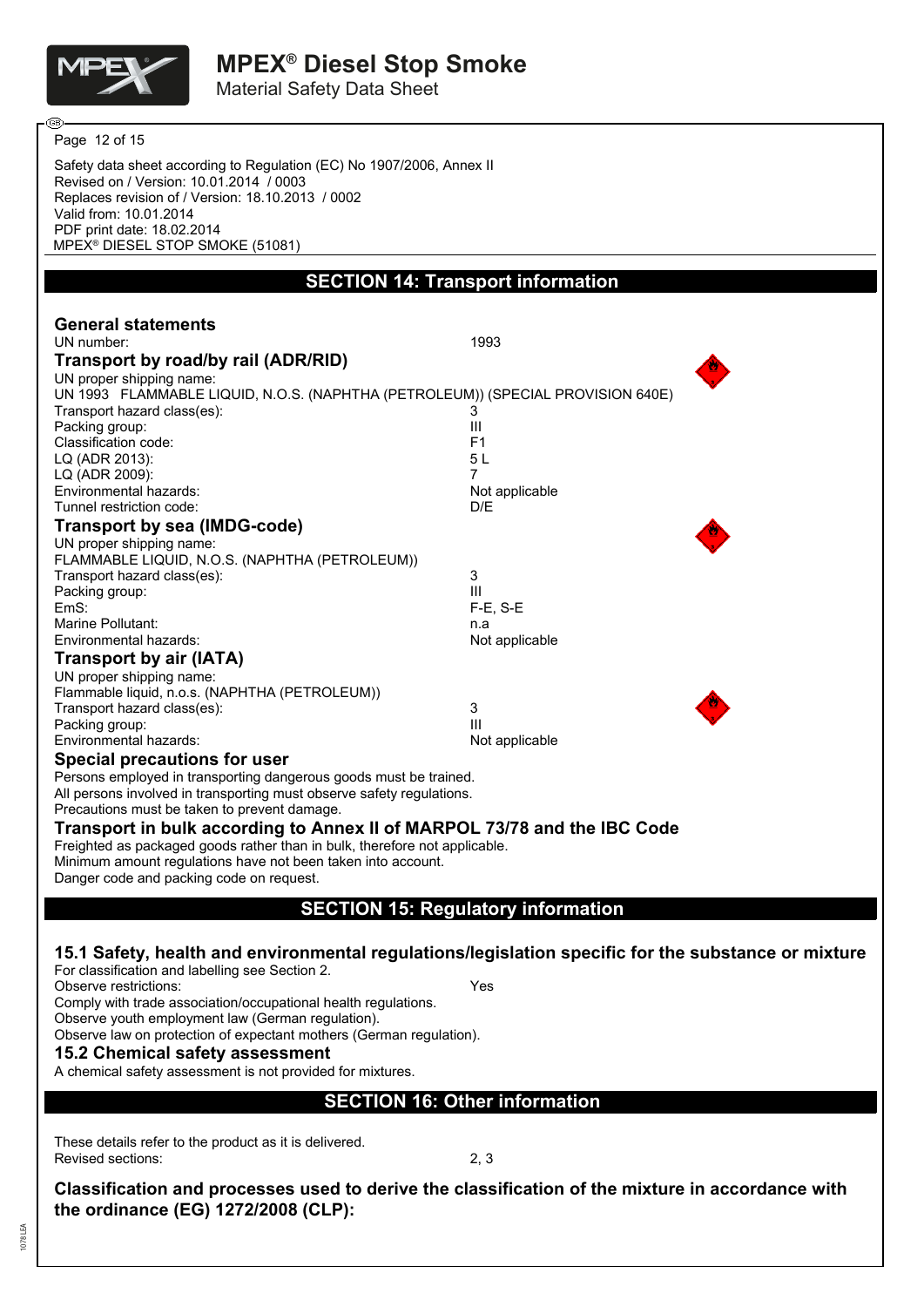

Material Safety Data Sheet

Page 13 of 15

ദു

Safety data sheet according to Regulation (EC) No 1907/2006, Annex II Revised on / Version: 10.01.2014 / 0003 Replaces revision of / Version: 18.10.2013 / 0002 Valid from: 10.01.2014 PDF print date: 18.02.2014 MPEX® DIESEL STOP SMOKE (51081)

| Classification in accordance with regulation | <b>Evaluation method used</b>                      |
|----------------------------------------------|----------------------------------------------------|
| $(EC)$ No. 1272/2008 (CLP)                   |                                                    |
| Flam. Lig. 3, H226                           | Classification based on test data.                 |
| Asp. Tox. 1, H304                            | Classification according to calculation procedure. |
| Aquatic Chronic 3, H412                      | Classification according to calculation procedure. |

The following phrases represent the posted R phrases / H phrases, Hazard Class and Risk Category Code (GHS/CLP) of the product and the constituents (specified in Section 2 and 3).

10 Flammable. 20 Harmful by inhalation.

20/21/22 Harmful by inhalation, in contact with skin and if swallowed.

36/37/38 Irritating to eyes, respiratory system and skin.

44 Risk of explosion if heated under confinement.

51 Toxic to aquatic organisms.

52/53 Harmful to aquatic organisms, may cause long-term adverse effects in the aquatic environment.

53 May cause long-term adverse effects in the aquatic environment.

65 Harmful: may cause lung damage if swallowed.

66 Repeated exposure may cause skin dryness or cracking.

H226 Flammable liquid and vapour.

H302 Harmful if swallowed.

H304 May be fatal if swallowed and enters airways.

H312 Harmful in contact with skin.

H315 Causes skin irritation.

H319 Causes serious eye irritation.

H332 Harmful if inhaled.

H335 May cause respiratory irritation.

H411 Toxic to aquatic life with long lasting effects.

Flam. Liq. — Flammable liquid

Asp. Tox. — Aspiration hazard

Aquatic Chronic — Hazardous to the aquatic environment - chronic

Acute Tox. — Acute toxicity - oral

Acute Tox. — Acute toxicity - dermal

Acute Tox. — Acute toxicity - inhalation Eye Irrit. — Eye irritation

Skin Irrit. — Skin irritation

STOT SE — Specific target organ toxicity - single exposure - respiratory tract irritation

### **Any abbreviations and acronyms used in this document:**

AC Article Categories acc., acc. to according, according to ACGIHAmerican Conference of Governmental Industrial Hygienists ADR Accord européen relatif au transport international des marchandises Dangereuses par Route (= European Agreement concerning the International Carriage of Dangerous Goods by Road) AOEL Acceptable Operator Exposure Level AOX Adsorbable organic halogen compounds approx. approximately Art., Art. no. Article number ATE Acute Toxicity Estimate according to Regulation (EC) 1272/2008 (CLP) BAM Bundesanstalt für Materialforschung und -prüfung (Federal Institute for Materials Research and Testing, Germany) BAuA Bundesanstalt für Arbeitsschutz und Arbeitsmedizin (= Federal Institute for Occupational Health and Safety, Germany) BCF Bioconcentration factor BGV Berufsgenossenschaftliche Vorschrift (= Accident Prevention Regulation) BHT Butylhydroxytoluol (= 2,6-Di-t-butyl-4-methyl-phenol) BMGV Biological monitoring guidance value (EH40, UK) BOD Biochemical oxygen demand

BSEF Bromine Science and Environmental Forum

 $\mathbb{Z}$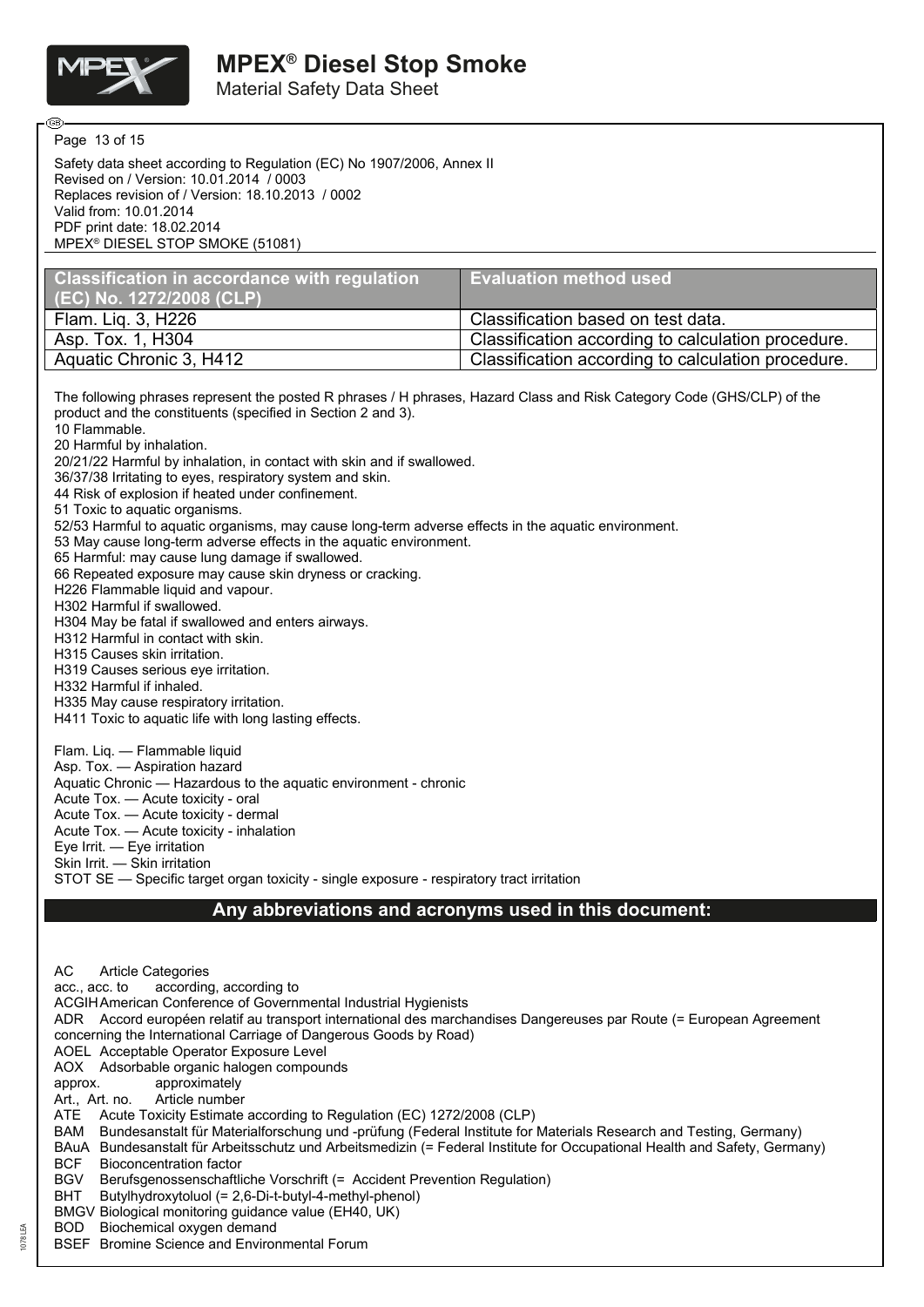

1078 LEA

Material Safety Data Sheet

| - (B) -                                                                                                                            |
|------------------------------------------------------------------------------------------------------------------------------------|
| Page 14 of 15                                                                                                                      |
| Safety data sheet according to Regulation (EC) No 1907/2006, Annex II                                                              |
| Revised on / Version: 10.01.2014 / 0003                                                                                            |
| Replaces revision of / Version: 18.10.2013 / 0002                                                                                  |
| Valid from: 10.01.2014                                                                                                             |
| PDF print date: 18.02.2014<br>MPEX <sup>®</sup> DIESEL STOP SMOKE (51081)                                                          |
|                                                                                                                                    |
| body weight<br>bw                                                                                                                  |
| CAS Chemical Abstracts Service                                                                                                     |
| CEC Coordinating European Council for the Development of Performance Tests for Fuels, Lubricants and Other Fluids                  |
| CESIO Comité Européen des Agents de Surface et de leurs Intermédiaires Organiques                                                  |
| <b>CIPAC Collaborative International Pesticides Analytical Council</b>                                                             |
| Classification, Labelling and Packaging (REGULATION (EC) No 1272/2008 on classification, labelling and packaging of<br>CLP .       |
| substances and mixtures)                                                                                                           |
| CMR carcinogenic, mutagenic, reproductive toxic<br>COD Chemical oxygen demand                                                      |
| CTFA Cosmetic, Toiletry, and Fragrance Association                                                                                 |
| <b>DMEL Derived Minimum Effect Level</b>                                                                                           |
| DNEL Derived No Effect Level                                                                                                       |
| DOC Dissolved organic carbon                                                                                                       |
| DT50 Dwell Time - 50% reduction of start concentration                                                                             |
| <b>DVS</b><br>Deutscher Verband für Schweißen und verwandte Verfahren e.V. (= German Association for Welding and Allied Processes) |
| dry weight<br>dw                                                                                                                   |
| for example (abbreviation of Latin 'exempli gratia'), for instance<br>e.g.<br>EC                                                   |
| <b>European Community</b><br>ECHA European Chemicals Agency                                                                        |
| <b>EEA</b><br>European Economic Area                                                                                               |
| <b>EEC</b> European Economic Community                                                                                             |
| <b>EINECS</b><br>European Inventory of Existing Commercial Chemical Substances                                                     |
| <b>ELINCS</b><br>European List of Notified Chemical Substances                                                                     |
| EN<br>European Norms                                                                                                               |
| EPA<br>United States Environmental Protection Agency (United States of America)                                                    |
| ERC<br><b>Environmental Release Categories</b>                                                                                     |
| ES<br>Exposure scenario<br>etc.<br>et cetera                                                                                       |
| EU<br>European Union                                                                                                               |
| EWC European Waste Catalogue                                                                                                       |
| Fax.<br>Fax number                                                                                                                 |
| general<br>gen.                                                                                                                    |
| <b>GHS</b><br>Globally Harmonized System of Classification and Labelling of Chemicals                                              |
| GWP<br>Global warming potential                                                                                                    |
| Hen's Egg Test - Chorionallantoic Membrane<br>HE I-CAM<br><b>HGWP Halocarbon Global Warming Potential</b>                          |
| IARC International Agency for Research on Cancer                                                                                   |
| IATA<br>International Air Transport Association                                                                                    |
| <b>IBC</b><br>Intermediate Bulk Container                                                                                          |
| IBC (Code)<br>International Bulk Chemical (Code)                                                                                   |
| IC<br>Inhibitory concentration                                                                                                     |
| IMDG-code<br>International Maritime Code for Dangerous Goods                                                                       |
| incl.<br>including, inclusive<br><b>IUCLIDInternational Uniform ChemicaL Information Database</b>                                  |
| LC.<br>lethal concentration                                                                                                        |
| LC50 lethal concentration 50 percent kill                                                                                          |
| LCLo lowest published lethal concentration                                                                                         |
| LD<br>Lethal Dose of a chemical                                                                                                    |
| LD50 Lethal Dose, 50% kill                                                                                                         |
| LDLo Lethal Dose Low                                                                                                               |
| <b>LOAELLowest Observed Adverse Effect Level</b>                                                                                   |
| LOEC Lowest Observed Effect Concentration                                                                                          |
| LOEL Lowest Observed Effect Level<br><b>Limited Quantities</b><br>LQ                                                               |
| <b>MARPOL</b><br>International Convention for the Prevention of Marine Pollution from Ships                                        |
| not applicable<br>n.a.                                                                                                             |
| not available<br>n.av.                                                                                                             |
| not checked<br>n.c.                                                                                                                |
| n.d.a. no data available                                                                                                           |
| NIOSHNational Institute of Occupational Safety and Health (United States of America)                                               |
| <b>NOAEC</b><br>No Observed Adverse Effective Concentration<br><b>NOAEL</b><br>No Observed Adverse Effect Level                    |
|                                                                                                                                    |